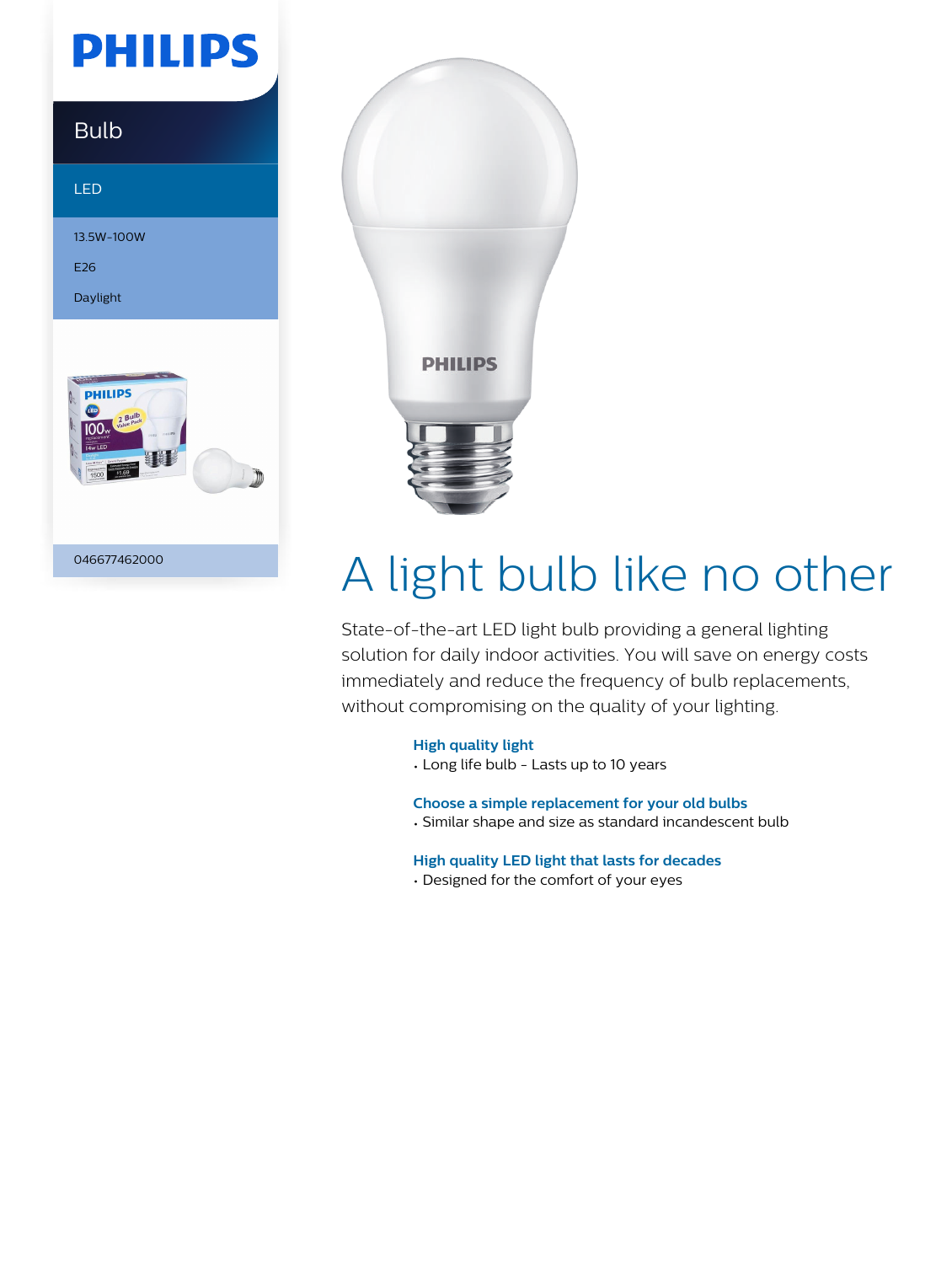### 046677462000

# **Highlights**

#### **10,950-hour rated average life**

With a lifetime of up to 10,950 hours, you can reduce the hassle of frequently replacing your light bulbs, and enjoy a perfect lighting solution for over 10 years.

#### **Replaces standard incandescent**

With its beautiful design and familiar shape, this energy-saving LED bulb is the perfect sustainable replacement for traditional incandescent bulbs.

#### **Designed for the comfort of your eyes**



It's easy to see how harsh lighting can strain the eyes. Too bright, and you get glare. Too soft and you experience flicker. Now you can gently light up your world with LEDs designed to go easy on the eyes, and create the perfect ambience for your home.

## Specifications

#### **Bulb characteristics**

- Shape: Bulb
- Dimmable: Non Dimmable
- Intended use: Indoor
- Lamp shape: Bulb
- Socket: E26
- Type of glass: Frosted
- Base: E26
- Lamp shape code: A19
- Control: On/off switch

#### **Bulb dimensions**

- Width: 2.4 inch
- Height: 4.21 inch

#### **Durability**

- Average life (at 2.7 hrs/day): 11 year(s)
- Lumen maintenance factor: 0.7
- Nominal lifetime: 10,950 hour(s)
- Number of switch cycles: 50,000

#### **Light characteristics**

- Application: Task lighting
- Color rendering index (CRI): 80
- Color temperature: 5000 K
- Light Color Category: Daylight
- Nominal luminous flux: 1500 lumen
- Starting time: <0.5 s
- Warm-up time to 60% light: Instant full light

#### **Miscellaneous**

• EyeComfort: Yes

#### **Other characteristics**

• Lamp current: 228 mA

#### **Power consumption**

- Power factor: 0.5
- Voltage: 120 V
- Wattage: 14 W
- Wattage equivalent: 100 W

#### **Product dimensions & weight**

• Length: 10.7 cm

#### **Rated values**

- Rated lifetime: 10,950 hour(s)
- Rated luminous flux: 1500 lumen
- Rated power: 14 W

#### **Technical specifications**

• Frequency: 60 Hz